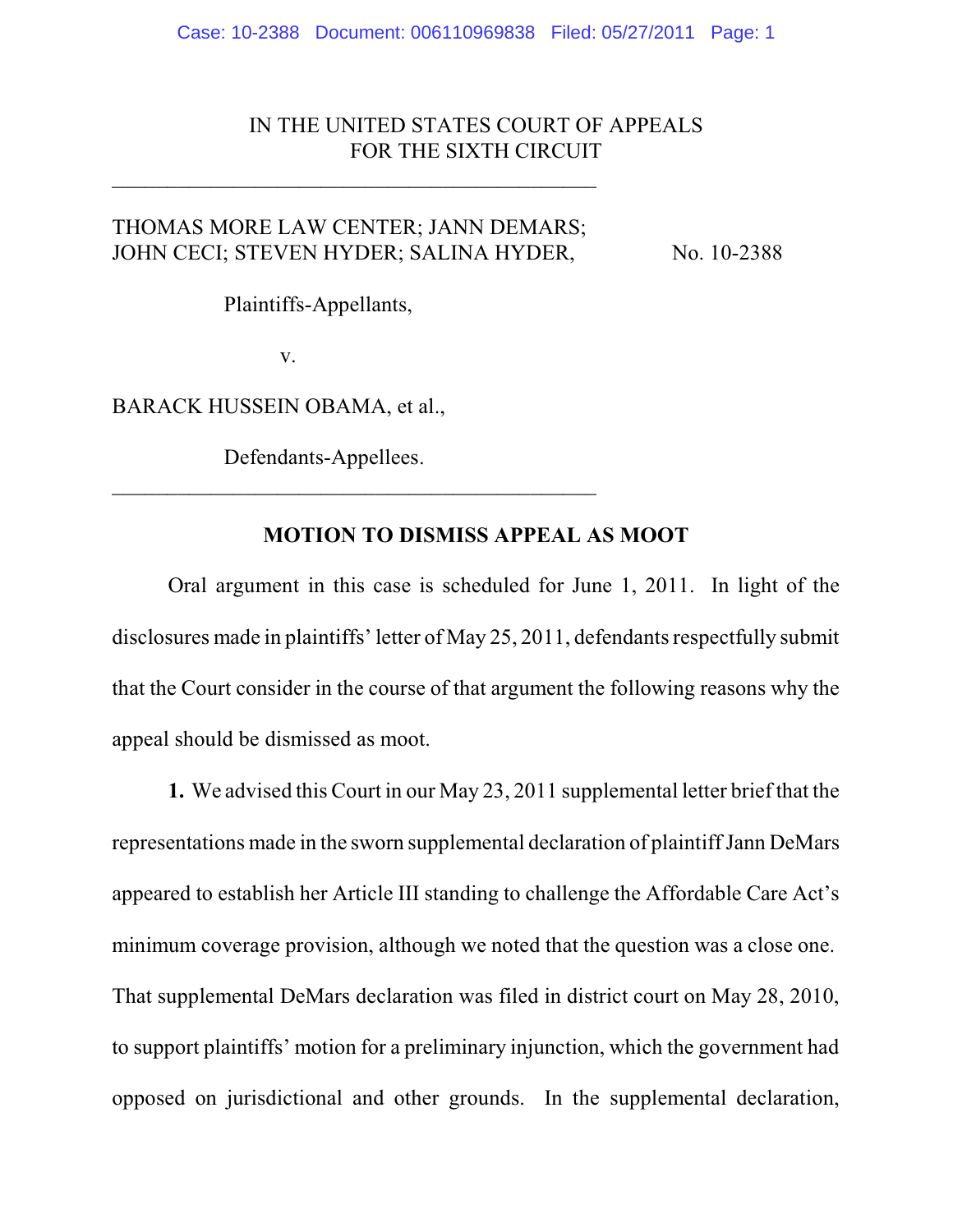DeMars represented that she does "not have private health care insurance," that her "employer does not provide health care coverage for" her or her children, and thatshe is "presently making significant financial sacrifices to ensure that" she is "able to purchase health care coverage as required by the Act." R-18, Exhibit 1 ¶¶ 2, 3, 7. She described those financial sacrifices with specificity, stating:

For example, because of the Act I have to cut back on my food budget. I have to cut back on discretionary spending, such as costs associated with entertainment, like going to the movies, and costs associated with purchasing gifts for family and friends. I have to forego making home and car repairs or purchasing items for my home. In sum, to find an additional \$700 a month in my already tight budget is very difficult, if not impossible. Consequently, I may have to consider finding a new job or taking on a second job or even moving so as to lower my rent/mortgage payments to meet the requirements of the Act.

# *Id*. ¶ 7.

The district court held that these representations established standing.<sup>1</sup> The court recognized, however, that "[i]f something happens to change plaintiffs' circumstances in the future, such as coverage by employer-provided insurance, the case may very well become moot." R-28 at 8.

In this Court, plaintiffs maintained in their May 23, 2011 supplemental letter brief that they have standing to challenge the Act, but they did not differentiate

<sup>&</sup>lt;sup>1</sup> See also Liberty University, Inc. v. Geithner, 753 F. Supp. 2d 611, 624 (W.D. Va. 2010) (finding standing based on similar allegations), *appeal pending*, No. 10- 2347 (4th Cir.).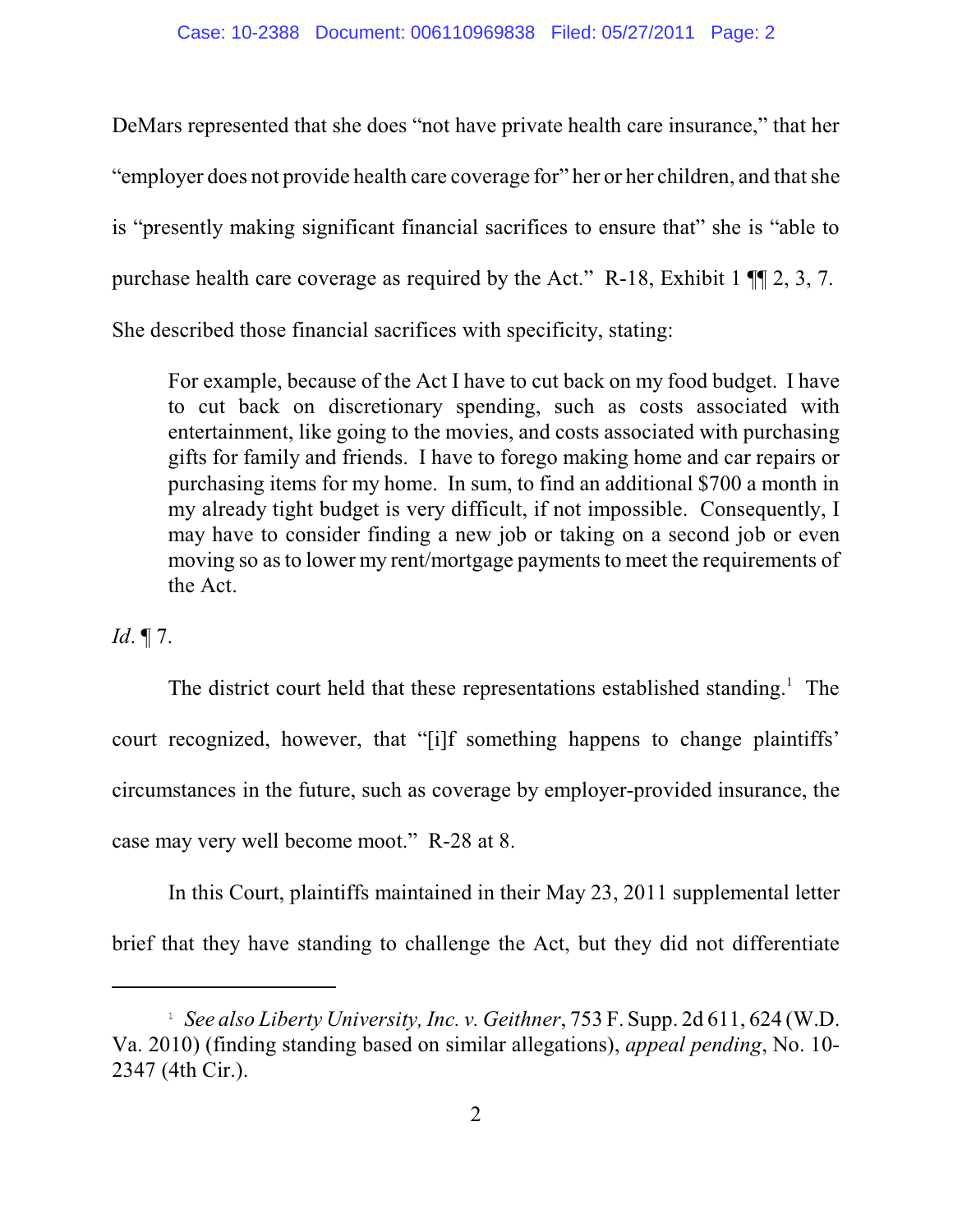among the various plaintiffs. Two days later, by letter to this Court dated May 25, 2011, plaintiffs disclosed for the first time that plaintiff DeMars in fact has had employer-provided insurance since October 2010, well before plaintiffs' opening brief was filed in this Court. *See* Pl. May 25, 2011 Letter, at 2. Plaintiffs' letter revealed that, "[i]n October 2010, Plaintiff DeMars began purchasing healthcare insurance through her employer at a cost of \$304.94 per month (the policy she purchased covers her child)." May 25, 2011 Letter, at 2.

This revelation renders DeMars' appeal of the district court's judgment moot. Because she has insurance, DeMars cannot show that the minimum coverage provision will cause her any economic injury, much less that such injury is imminent. Indeed, plaintiffs admit that DeMars was able to obtain insurance at a fraction of the cost cited in her supplemental declaration. *See ibid*. No court in any Affordable Care Act case has held that an *insured* individual has standing to bring a pre-enforcement challenge to the minimum coverage provision, and several courts have held that uninsured individuals who failed to allege present economic effect lack standing to sue. *See* U.S. May 23, 2011 Letter, at 3.

**2.** Contrary to plaintiffs' contention, the claims of the three remaining individual plaintiffs and the plaintiff Thomas More Law Center ("TMLC") do not suffice to keep this case alive. Unlike DeMars, plaintiff Steven Hyder did not submit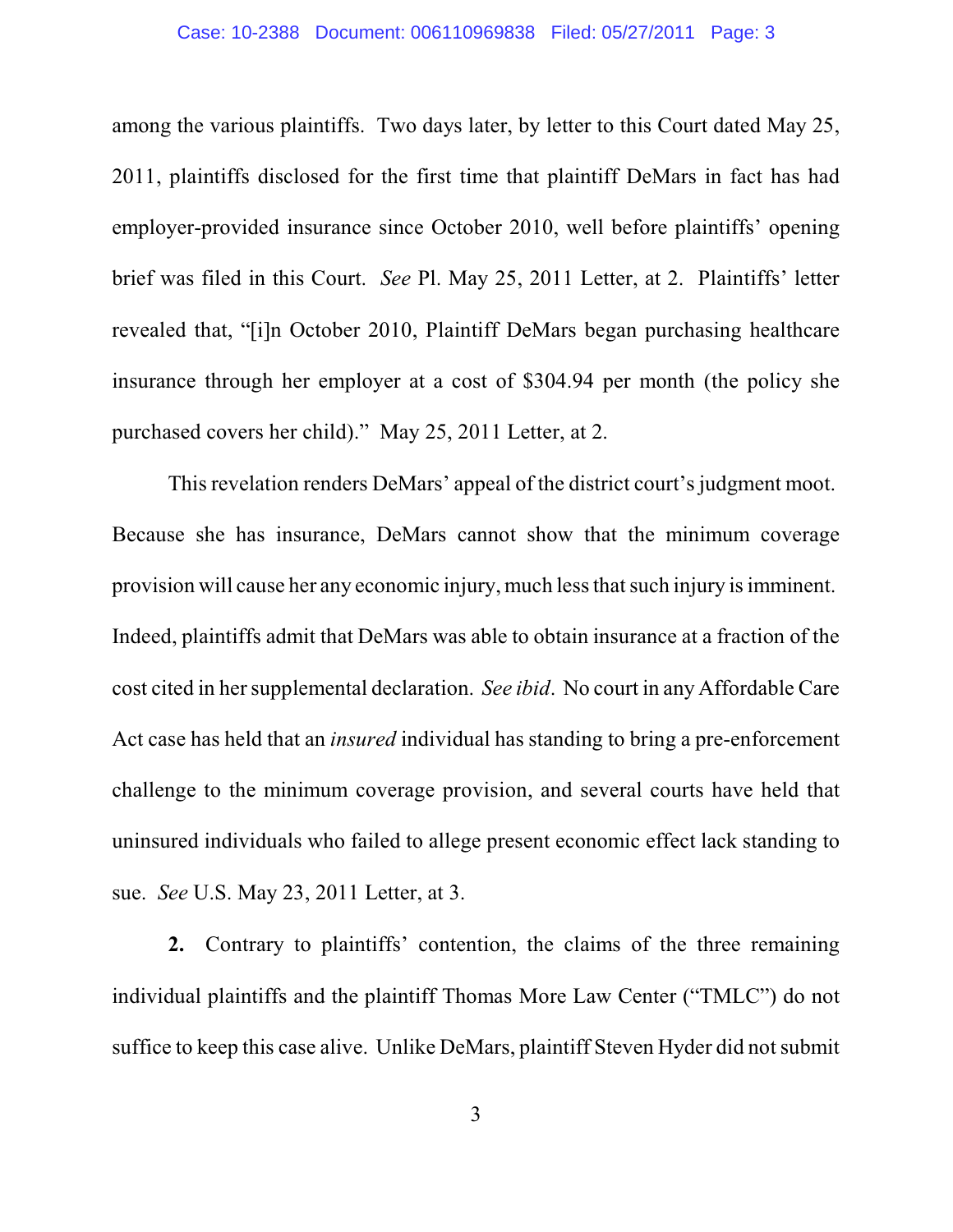a supplemental declaration in district court. His original declaration stated only that he does "not have private health care insurance," that he has arranged his personal affairs such that "it will be a hardship for me and my family to have to either pay for health insurance that is not necessary or desirable or face penalties under the Act," and that the Act "negatively impacts me now because I will have to reorganize my affairs and essentially change the way I live to meet the government's demands." R-7, Exhibit 5 ¶¶ 2, 5.

"[C]onclusory allegations" of imminent injury are insufficient to establish standing; a plaintiff's showing must be "specific." *Montez ex rel. Estate of Hearlson v. United States*, 359 F.3d 392, 398 (6th Cir. 2004); *see also Lujan v. Defenders of Wildlife*, 504 U.S. 555, 564 (1992) (rejecting allegations of "'imminent' injury" that were not "concrete"). Hyder's vague and conclusory claim that he "will have to reorganize [his] affairs" is insufficient to establish the imminence of any injury from the minimumcoverage provision. Indeed, plaintiffs' May 25, 2011 letter makes clear that there is no content to their claim that they have to "reorganize" their affairs in anticipation of the minimum coverage provision's 2014 effective date. Plaintiffs assert that even DeMars, who now has health insurance through her employment, "continues to organize today ... her affairs so that she" can "maintain that insurance coverage" in and after 2014 and "thus avoid the proscriptions of the Individual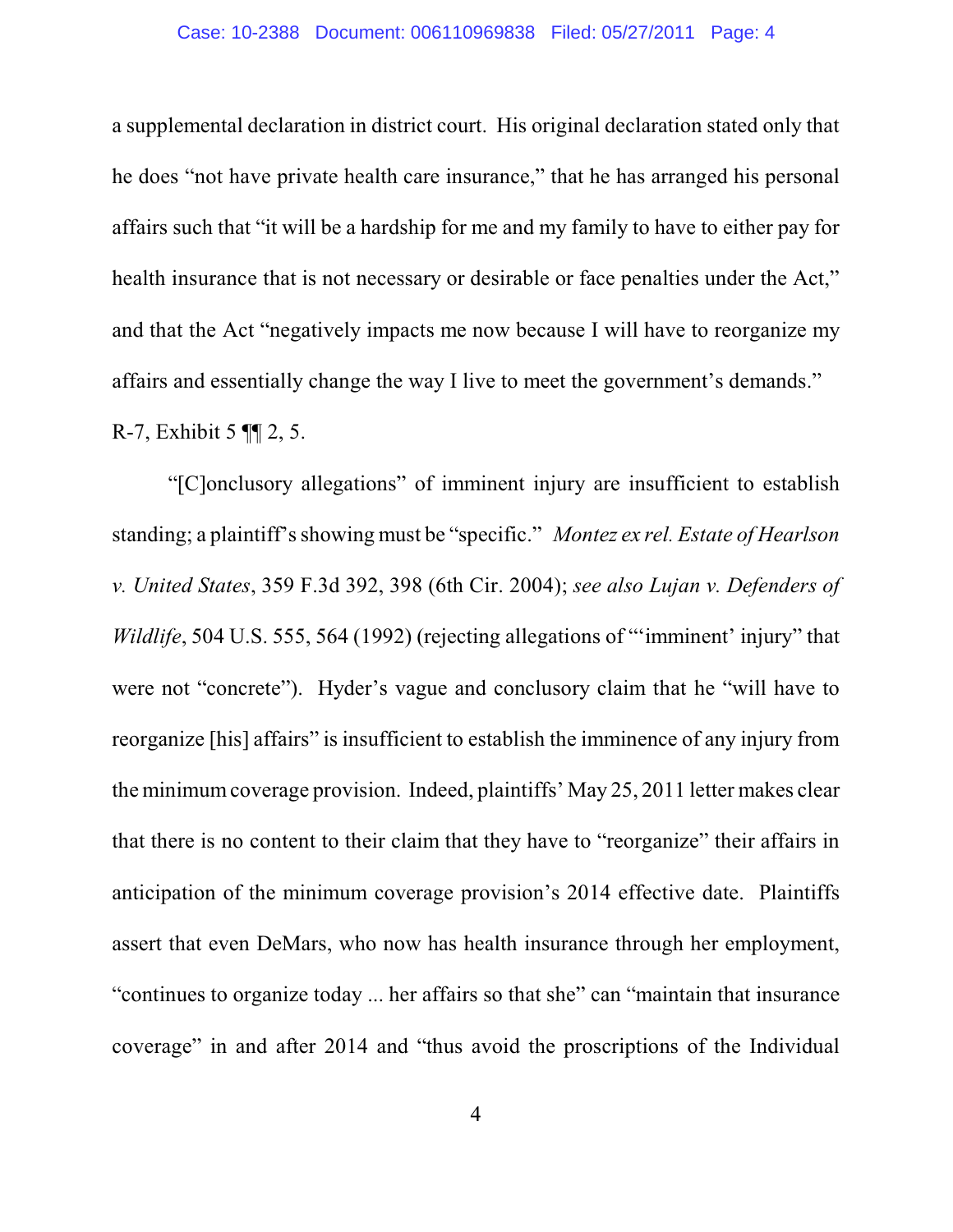Mandate." Pl. May 25, 2011 Letter, at  $2<sup>2</sup>$  Accordingly, plaintiffs take the position that "there has been no material change in Plaintiff DeMars' position." *Id*. at 3; *see also id*. at 2 (urging that, "even *if* Plaintiffs obtained healthcare coverage in the intervening period of time, they will still be subject to the Act, which mandates 'minimum essential coverage' and requires that this coverage be indefinitely maintained under penalty of law") (quoting Pl. May 23, 2011 Letter Br., at 3 n.2) (plaintiffs' emphasis). Especially in light of plaintiffs' clarification of their standing argument, Hyder's bare assertion that the Act "negatively impacts me now because I will have to reorganize my affairs and essentially change the way I live to meet the government's demands," R-7, Exhibit 5, ¶ 5, does not suffice to establish imminent injury.

<sup>&</sup>lt;sup>2</sup> Plaintiffs have not claimed that the minimum coverage provision is unconstitutional as applied to individuals with insurance coverage; instead, they have contended that the provision isinvalid becauseCongress lacks the authority to require them, as purportedly "inactive" uninsured individuals, to obtain coverage. *See*, *e.g.*, R-1 ¶ 24 (alleging that "DeMars does not have health care coverage" and "does not intend to purchase health care coverage"); *see also id*. ¶¶ 25-31, 41-43. In any event, DeMars does not allege that her employer-provided insurance would fail to satisfy the minimum coverage provision, *see* 26 U.S.C.A. 5000A(f)(1)(B), (2), and any such allegation would be unripe because the Secretary of Health and Human Services has not issued rules on minimum standards. *See id*. § 5000A(f)(1)(E).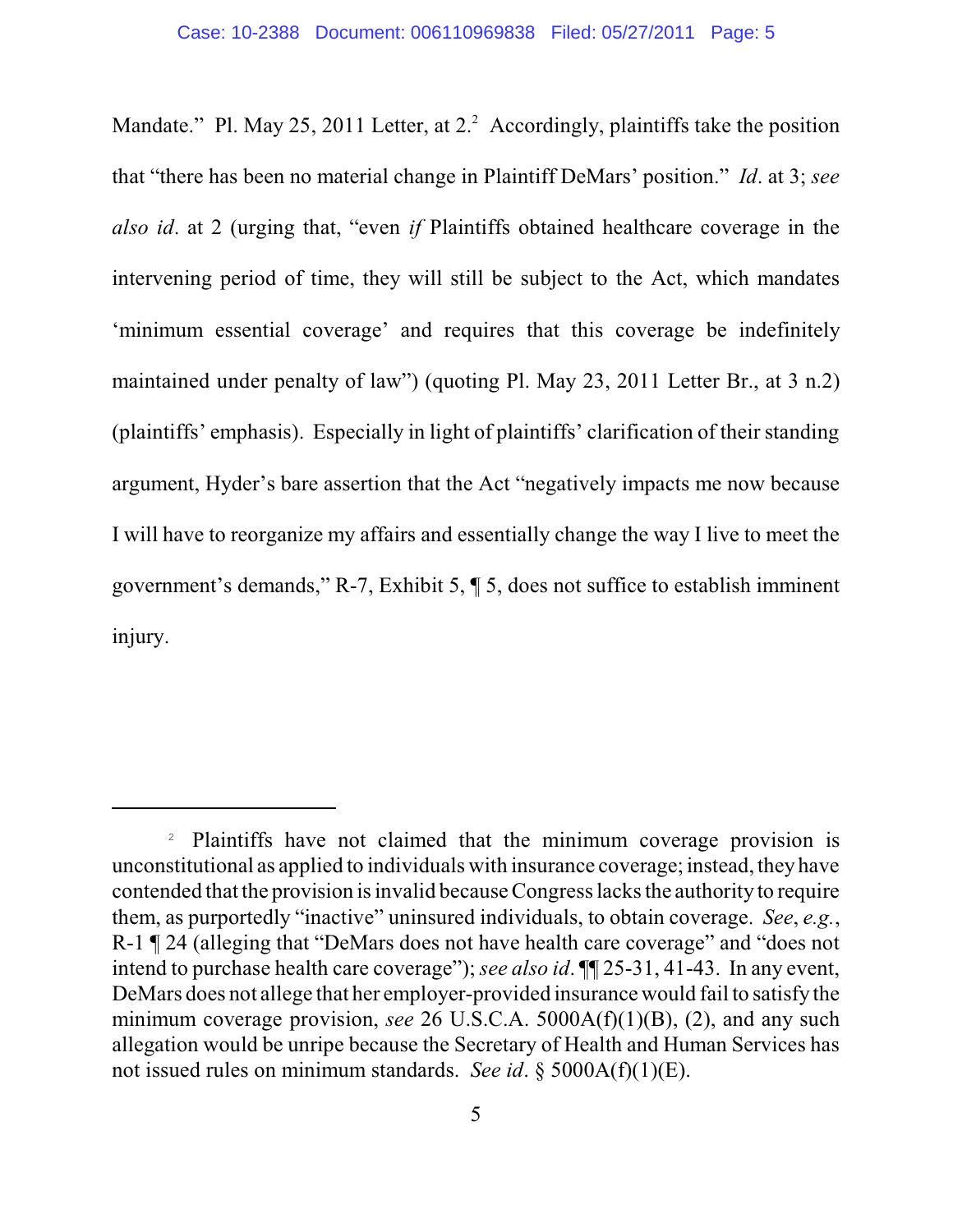Plaintiffs John Ceci and Salina Hyder did not submit any declarations, and the complaint does not even allege that they will face imminent economic injury as a result of the minimum coverage provision. *See* R-1 ¶¶ 14, 16.

Plaintiff TMLC describes itself as a "national, public interest law firm" that "educate[s] and defend[s] the citizens of the United States with respect to their constitutional rights and liberties." *Id*. ¶¶ 10-11. TMLC does not assert injury to itself as a result of the minimum coverage provision; rather, it asserts standing "to advance its challenge on behalf of its members." Pl. May 25, 2011 Letter, at 1-2 (quoting R-28 at 8). Even assuming that, as a public interest law firm, TMLC is the type of organization that can assert associational standing, it can sue only if the record shows that its members have standing to sue. *See ACLU of Ohio v. Taft*, 385 F.3d 641, 645-46 (6th Cir. 2004) (citing *Friends of the Earth, Inc. v. Laidlaw Envtl. Servs.*, 528 U.S. 167, 181 (2000). TMLC's only identified members are DeMars, Steven Hyder, and Ceci. Because they lack standing, TMLC also lacks standing to sue.<sup>3</sup>

<sup>&</sup>lt;sup>3</sup> Plaintiffs also acknowledge in their May 25 letter that Ceci was not a TMLC member at the inception of this lawsuit. Pl. May 25, 2011 Letter, at 1. Although plaintiffs represent thatCeci "has since become a member ofTMLC," *ibid*., "standing ... is assessed under the facts existing when the complaint is filed." *ACLU v. Taft*, *ACLU of Ohio v. Taft*, 385 F.3d 641, 645 (6th Cir. 2004) (quotation marks and citation omitted).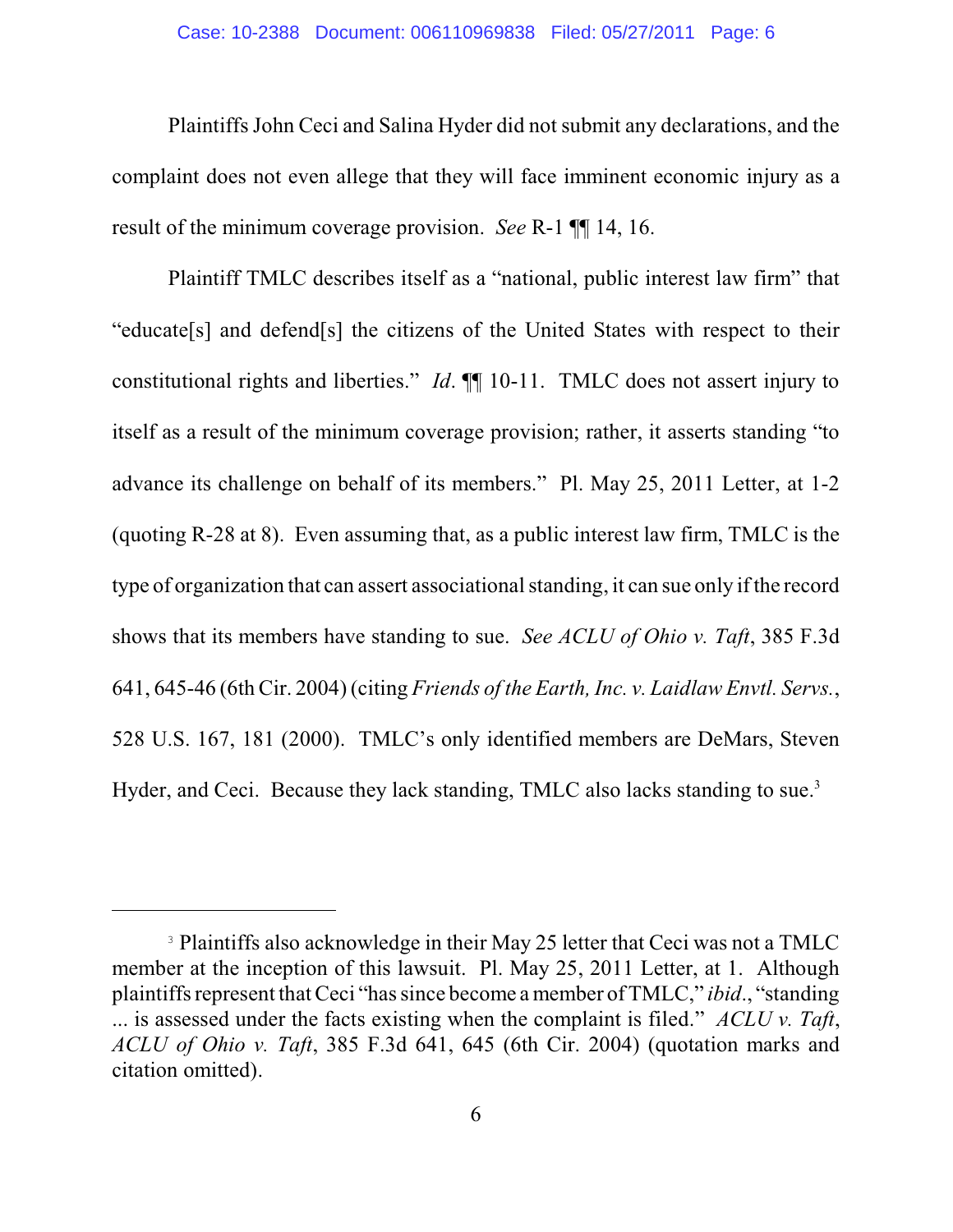Because the mootness arises due to DeMars's actions, rather than "circumstances unattributable to any of the parties," the proper course is to dismiss plaintiffs' appeal (without vacating the district court's judgment). *Karcher v. May*, 484 U.S. 72, 82-83 (1987); *see also U.S. Bancorp. Mortg. Co. v. Bonner Mall Pshp.*, 513 U.S. 18, 25-26 (1994) (when appeal becomes moot because of voluntary actions by the losing party, proper course is to dismiss appeal while leaving lower court judgment intact.).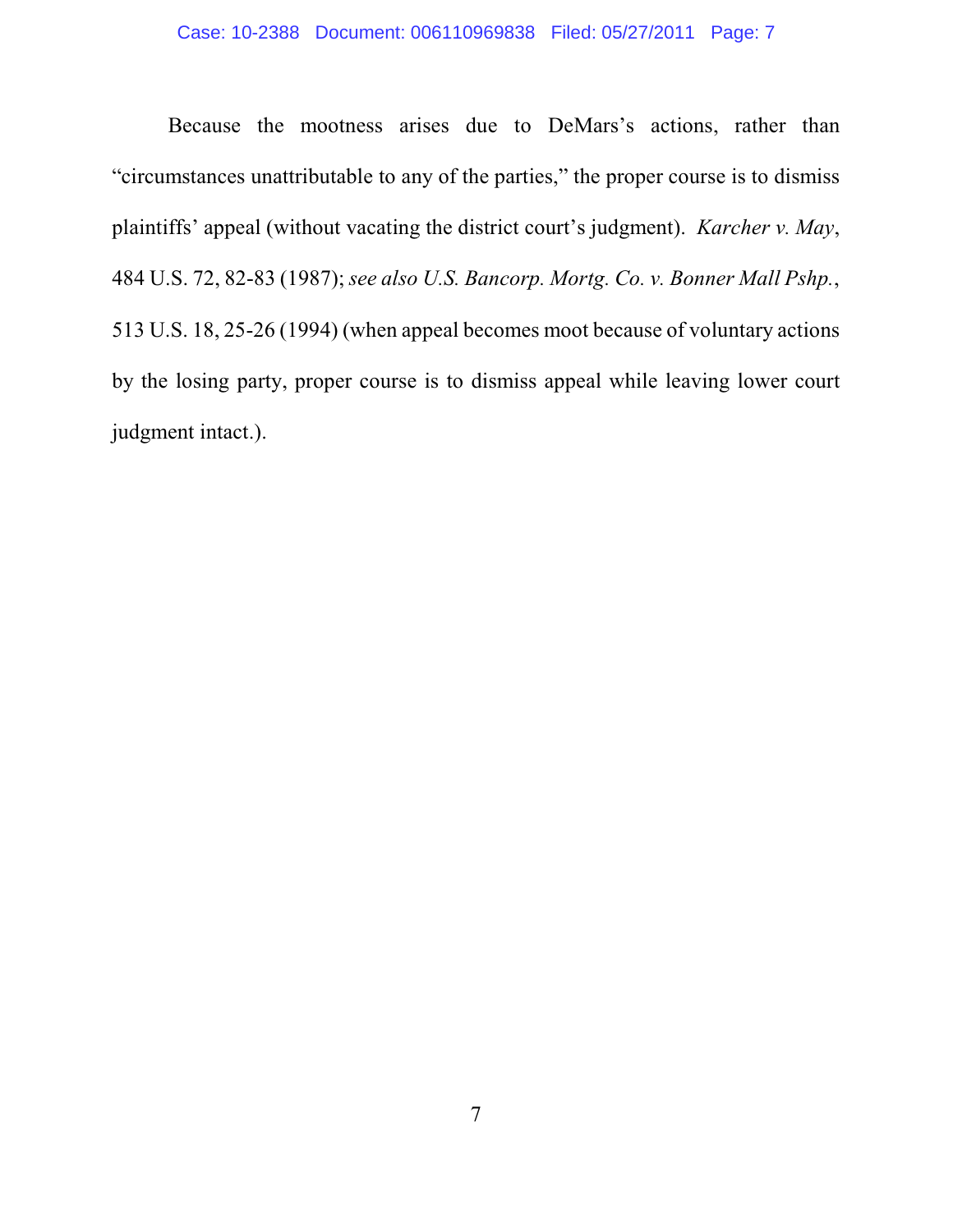Respectfully submitted.

NEAL KUMAR KATYAL Acting Solicitor General

TONY WEST Assistant Attorney General

BARBARA L. McQUADE United States Attorney

BETH S. BRINKMANN Deputy Assistant Attorney General

MARK B. STERN ALISA B. KLEIN /s/ SAMANTHA CHAIFETZ ANISHA DASGUPTA (202) 514-5089 Attorneys, Appellate Staff Civil Division, Room 7531 U.S. Department of Justice 950 Pennsylvania Ave., N.W. Washington, D.C. 20530

MAY 2011